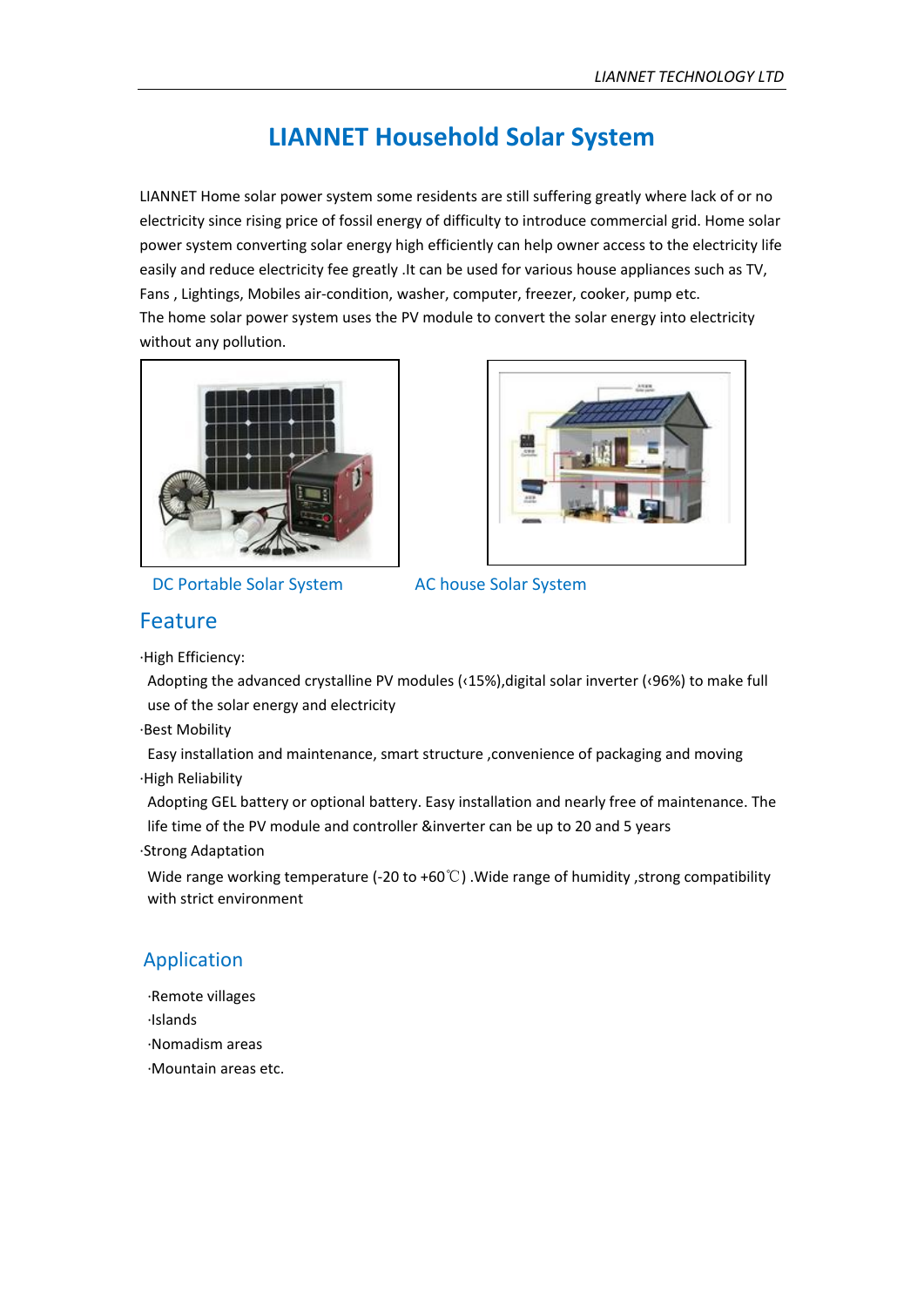#### **1.20W DC Household solar system**

|                  |       | Technical data:       |                |                      |                                                      |  |  |
|------------------|-------|-----------------------|----------------|----------------------|------------------------------------------------------|--|--|
|                  |       | Item                  |                | Specification        |                                                      |  |  |
|                  |       | Solar panel           |                | Type                 | 12V-20Wp                                             |  |  |
|                  |       |                       |                | Output power         | 80Wh/day (4hours)                                    |  |  |
|                  |       |                       |                | Output               | <b>DC12V; 5V</b>                                     |  |  |
|                  |       |                       |                | voltage              |                                                      |  |  |
|                  |       |                       |                | <b>Size</b>          | 530mm*340mm*25mm                                     |  |  |
|                  |       |                       |                | Weight               | 2.5 <sub>kg</sub>                                    |  |  |
|                  |       | Storage battery       |                | <b>Type</b>          | Lead acid                                            |  |  |
|                  |       |                       |                | Capacity             | 12V/9Ah                                              |  |  |
|                  |       |                       |                | <b>DOD</b>           | 75%                                                  |  |  |
|                  |       |                       |                | Output power         | 81Wh                                                 |  |  |
|                  |       | Controller            |                | Voltage              | 12V                                                  |  |  |
|                  |       |                       |                | Current              | 3A                                                   |  |  |
|                  |       | Operation temperature |                |                      | -20 $\mathrm{^{\circ}C}$ to +50 $\mathrm{^{\circ}C}$ |  |  |
| Loads references |       |                       |                |                      |                                                      |  |  |
| Loads Name       | Power | quantity              |                | <b>Running hours</b> | Daily consumption                                    |  |  |
| LED lamp         | 1W    | 3                     | 8              |                      | 24Wh                                                 |  |  |
| LED lamp         | 3W    | $\overline{2}$        | $\overline{4}$ |                      | 24Wh                                                 |  |  |
| Cell phone       | 2.5W  | $\mathbf{1}$          | 8              |                      | 20Wh                                                 |  |  |
| Total            |       |                       |                |                      | 68Wh                                                 |  |  |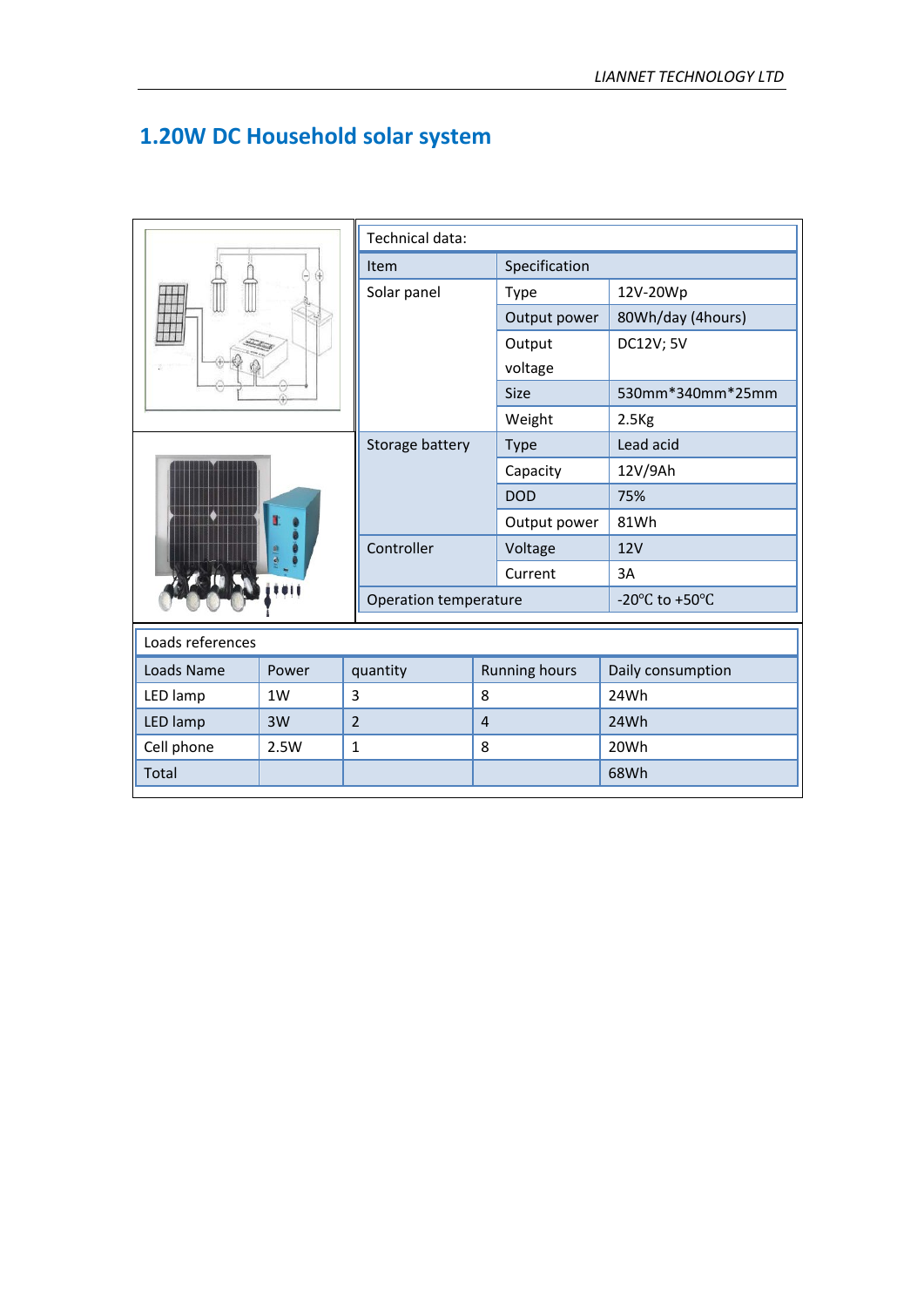## **2.30W DC Household solar system**

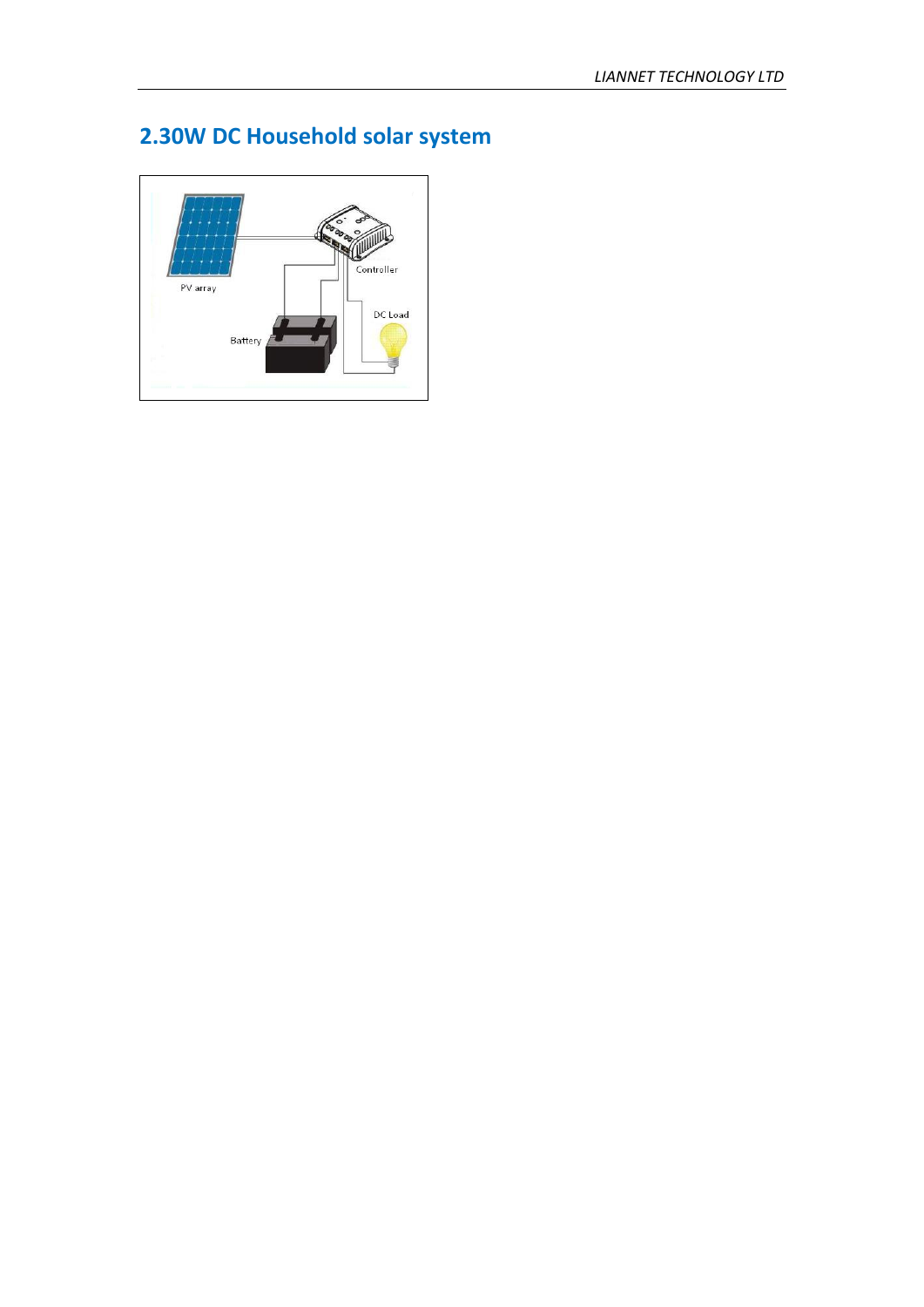| Solar Controller&Inverter |                 |                       | Technical data:      |                                                      |  |  |
|---------------------------|-----------------|-----------------------|----------------------|------------------------------------------------------|--|--|
|                           |                 | Item                  | Specification        |                                                      |  |  |
|                           |                 | Solar panel           | Type                 | 12V-50Wp                                             |  |  |
|                           |                 |                       | Output power         | 200Wh/day (4hours)                                   |  |  |
|                           |                 |                       | Output               | DC12V                                                |  |  |
|                           |                 |                       | voltage              |                                                      |  |  |
| Battery                   | House Appliance |                       | Size                 | 600mm*620mm*25mm                                     |  |  |
|                           |                 |                       | Weight               | 6Kg                                                  |  |  |
|                           |                 | Storage               | <b>Type</b>          | Lead acid                                            |  |  |
|                           |                 | battery               | Capacity             | 12V/25Ah                                             |  |  |
|                           |                 |                       | <b>DOD</b>           | 75%                                                  |  |  |
|                           |                 |                       | Output power         | 225Wh                                                |  |  |
|                           |                 | Controller            | Voltage              | <b>12V</b>                                           |  |  |
|                           |                 |                       | Current              | 5A                                                   |  |  |
|                           |                 | Operation temperature |                      | -20 $\mathrm{^{\circ}C}$ to +50 $\mathrm{^{\circ}C}$ |  |  |
| Loads references          |                 |                       |                      |                                                      |  |  |
| <b>Loads Name</b>         | Power           | quantity              | <b>Running hours</b> | Daily consumption                                    |  |  |
| LED lamp                  | 3W              | $\mathbf{1}$          | 6                    | 18Wh                                                 |  |  |
| Cell phone                | 2W              | $\mathbf{1}$          | $\overline{4}$       | 8Wh                                                  |  |  |
| Radio                     | 3W              | 3                     | 4                    | 12Wh                                                 |  |  |
| DC TV                     | 70W             | $\mathbf{1}$          | $\overline{2}$       | 140Wh                                                |  |  |
| Total                     |                 |                       |                      | 178Wh                                                |  |  |

#### **3. 50W DC Household solar system**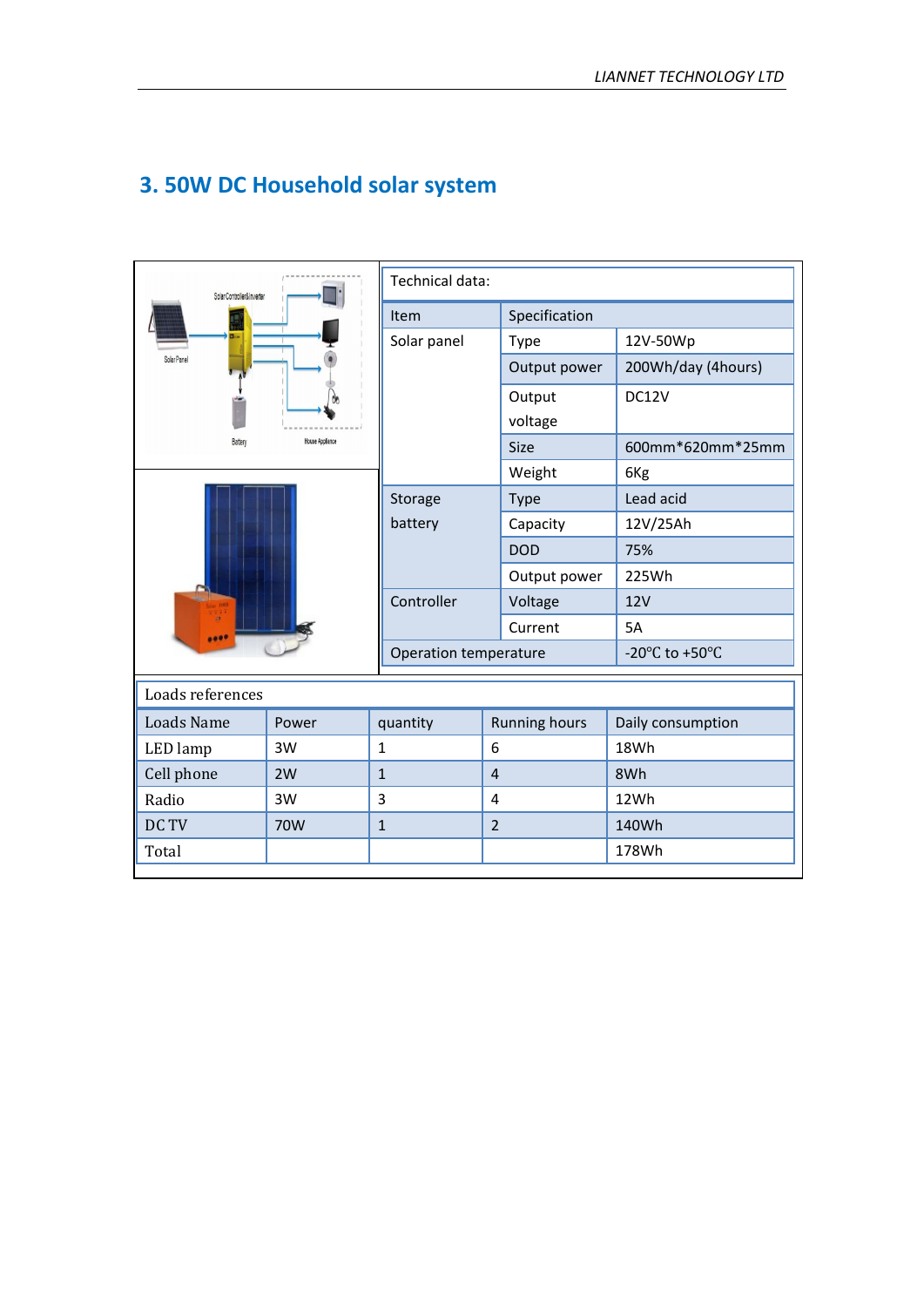#### **4. 90W AC/DC Household solar system**

|                   |                       | Technical data: |                       |                      |                 |                                                    |                                      |  |
|-------------------|-----------------------|-----------------|-----------------------|----------------------|-----------------|----------------------------------------------------|--------------------------------------|--|
|                   | Controller & inverter |                 | Item                  | Specification        |                 |                                                    |                                      |  |
|                   | linghting             |                 | Solar panel           | <b>Type</b>          |                 | 12V-90Wp                                           |                                      |  |
|                   |                       |                 |                       | Output               |                 | 360Wh/day (4hours)                                 |                                      |  |
|                   | computer<br>AC load   |                 |                       | power                |                 |                                                    |                                      |  |
|                   |                       |                 |                       | Output               |                 | DC12V/AC110~220V                                   |                                      |  |
| PV module         | Battery               |                 |                       | voltage              |                 |                                                    |                                      |  |
|                   | radio                 |                 |                       | Size                 |                 |                                                    | 660mm*1000mm*30mm                    |  |
|                   |                       |                 |                       | Weight               | 7 <sub>Kg</sub> |                                                    |                                      |  |
|                   |                       |                 | Storage               | <b>Type</b>          |                 | Lead acid                                          |                                      |  |
|                   |                       |                 | battery               | Capacity             |                 | 12V/45Ah                                           |                                      |  |
|                   |                       |                 |                       | <b>DOD</b>           | 75%             |                                                    |                                      |  |
|                   |                       |                 |                       | Output               |                 | 405Wh                                              |                                      |  |
|                   |                       |                 |                       | power                |                 |                                                    |                                      |  |
|                   |                       |                 | Controller            | Voltage              |                 | <b>12V</b>                                         |                                      |  |
|                   |                       |                 |                       | Current              | 8A              |                                                    |                                      |  |
|                   |                       |                 | Inverter              | Wave Type            |                 | Pure sine Wave<br>10.8~28VDC<br>120~230VAC<br>100W |                                      |  |
|                   |                       |                 |                       | DC Input             |                 |                                                    |                                      |  |
|                   |                       |                 |                       | <b>AC Output</b>     |                 |                                                    |                                      |  |
|                   |                       |                 |                       | Output               |                 |                                                    |                                      |  |
|                   |                       |                 |                       | power                |                 |                                                    |                                      |  |
|                   |                       |                 | Operation temperature |                      |                 |                                                    | -20 $^{\circ}$ C to +50 $^{\circ}$ C |  |
| Loads references  |                       |                 |                       |                      |                 |                                                    |                                      |  |
| <b>Loads Name</b> | Power                 | quantity        |                       | <b>Running hours</b> |                 |                                                    | Daily consumption                    |  |
| LED light         | 5W                    | $\overline{2}$  |                       | 5                    |                 |                                                    |                                      |  |
| Cell phone        | 2W                    | $\overline{2}$  |                       | $\overline{4}$       |                 | 50Wh<br>16Wh                                       |                                      |  |
| Small fan         | 5W                    | $\mathbf{1}$    |                       | 3                    |                 | 15Wh                                               |                                      |  |
| Computer          | 70W                   | $\mathbf{1}$    |                       | $\overline{2}$       |                 | 140Wh                                              |                                      |  |
| Color TV          | 100W                  | $\mathbf 1$     |                       | $\mathbf 1$          |                 | 100Wh                                              |                                      |  |
| Total             |                       |                 |                       |                      |                 | 321Wh                                              |                                      |  |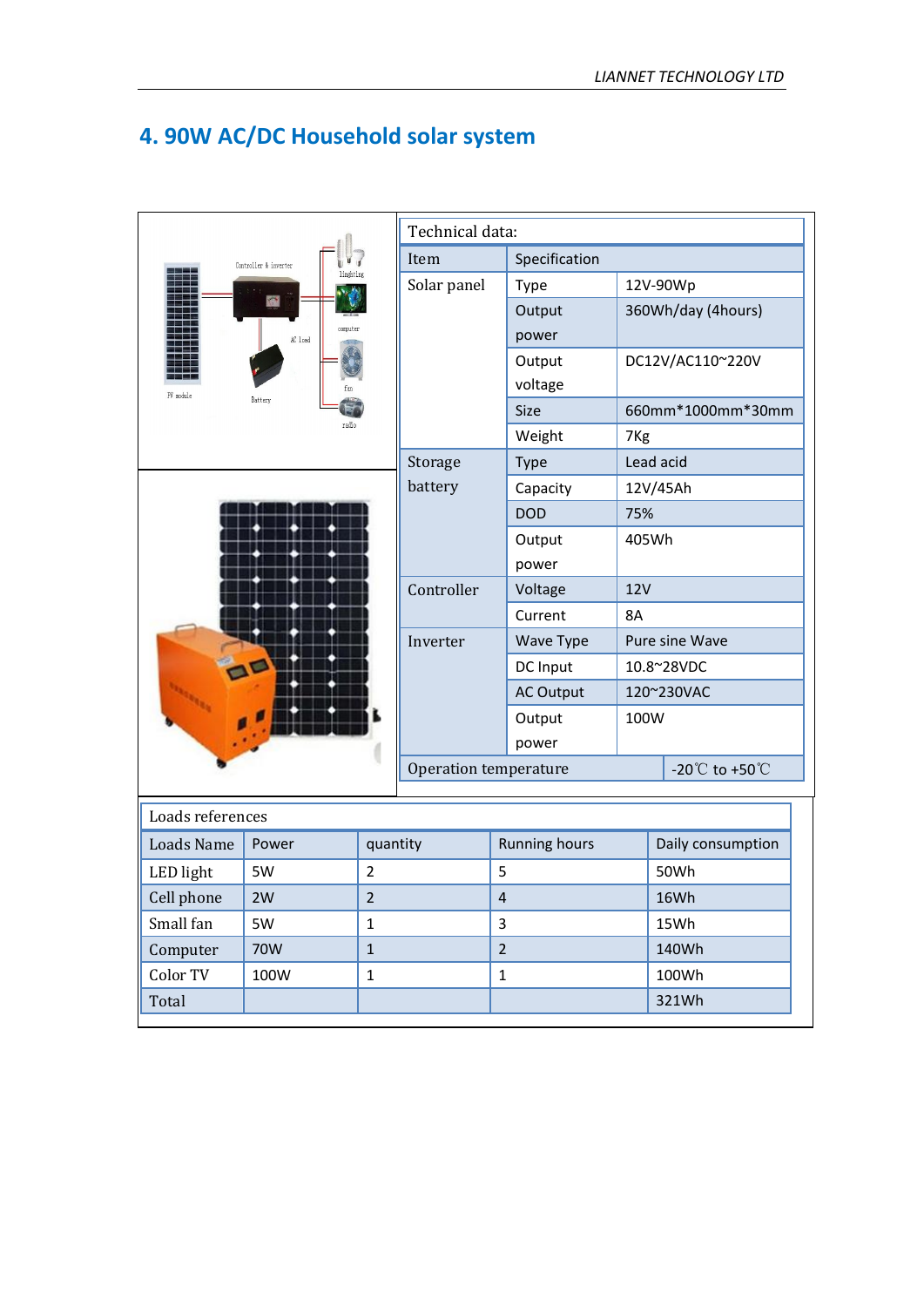#### **5. 180W AC/DC Household solar system**

| Controller         |           |                | Technical data:       |                         |                      |  |                                                      |
|--------------------|-----------|----------------|-----------------------|-------------------------|----------------------|--|------------------------------------------------------|
|                    | Linghting |                | Item                  |                         | Specification        |  |                                                      |
| 圍<br>PV module     |           |                | Solar panel           |                         | <b>Type</b>          |  | 24V-180Wp                                            |
|                    | Load      |                |                       |                         | Output               |  | 720Wh/day (4hours)                                   |
|                    |           |                |                       |                         | power                |  |                                                      |
| $\circ$<br>Battery | Inverter  |                |                       |                         | Output               |  | AC110~220V                                           |
|                    | AC Load   |                |                       |                         | voltage              |  |                                                      |
|                    |           |                |                       |                         | Size                 |  | 1360mm*990mm*40mm                                    |
| <b>DVD</b><br>TV   |           |                |                       |                         | Weight               |  | 16.8Kg                                               |
|                    |           |                | Storage               |                         | <b>Type</b>          |  | Lead acid                                            |
|                    |           |                | battery               |                         | Capacity             |  | 12V /45Ah*2PCS                                       |
|                    |           |                |                       |                         | <b>DOD</b>           |  | 75%                                                  |
|                    |           |                |                       |                         | Output               |  | 810Wh                                                |
|                    |           |                |                       |                         | power                |  |                                                      |
|                    |           |                | Controller            |                         | Voltage              |  | <b>24V</b>                                           |
|                    |           |                |                       |                         | Current              |  | 10A                                                  |
|                    |           |                | Inverter              |                         | Wave Type            |  | Pure sine Wave                                       |
|                    |           |                |                       |                         | DC Input             |  | 10.8~28VDC                                           |
|                    |           |                |                       |                         | <b>AC Output</b>     |  | 120~230VAC                                           |
|                    |           |                |                       |                         | Output               |  | 200W                                                 |
|                    |           |                |                       |                         | power                |  |                                                      |
|                    |           |                | Operation temperature |                         |                      |  | -20 $\mathrm{^{\circ}C}$ to +50 $\mathrm{^{\circ}C}$ |
| Loads references   |           |                |                       |                         |                      |  |                                                      |
| Loads Name         | Power     |                | quantity              |                         | <b>Running hours</b> |  | Daily consumption                                    |
| <b>LED light</b>   | 5W        | $\overline{2}$ |                       | 6                       |                      |  | 60Wh                                                 |
| Cell phone         | 2W        | $\overline{2}$ |                       | $\overline{\mathbf{r}}$ |                      |  | 16Wh                                                 |
| Fan                | 20W       | $\mathbf{1}$   |                       | 5                       |                      |  | 100Wh                                                |
| Computer           | 70W       | $\,1\,$        |                       | $\sqrt{4}$              |                      |  | 280Wh                                                |
| Color TV           | 100W      | $\mathbf 1$    |                       | $\mathbf{3}$            |                      |  | 300Wh                                                |
| Total              |           |                |                       |                         |                      |  | 756Wh                                                |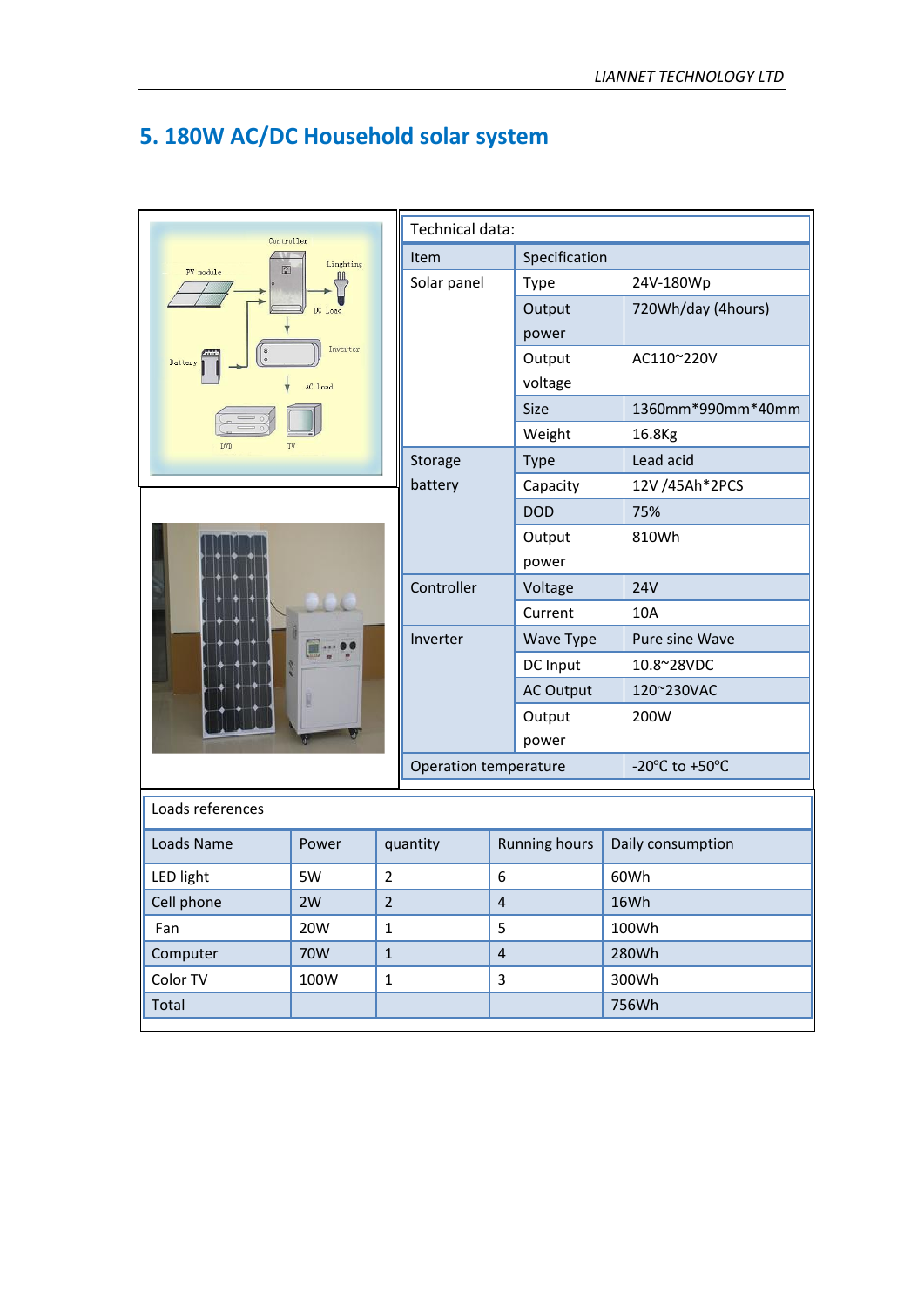|                              |                  |                       | Technical data:      |                                                      |  |  |  |
|------------------------------|------------------|-----------------------|----------------------|------------------------------------------------------|--|--|--|
| Solar Controller<br>Inverter |                  | Item                  | Specification        |                                                      |  |  |  |
|                              |                  | Solar panel           | Type                 | 180Wp*2PCS-24V                                       |  |  |  |
| Solar Pano                   | <b>AC Output</b> |                       | Output power         | 1440Wh/day (4hours)                                  |  |  |  |
|                              |                  |                       | Output               | AC110~220V                                           |  |  |  |
|                              |                  |                       | voltage              |                                                      |  |  |  |
|                              |                  |                       | Size                 | 1360mm*990mm*40mm                                    |  |  |  |
|                              |                  |                       | Weight               | 16.8Kg/ PCS                                          |  |  |  |
|                              |                  | Storage               | Type                 | Lead acid                                            |  |  |  |
|                              |                  | battery               | Capacity             | 12V/90Ah*2PCS                                        |  |  |  |
|                              |                  |                       | <b>DOD</b>           | 75%                                                  |  |  |  |
|                              |                  |                       | Output power         | 1620Wh                                               |  |  |  |
|                              |                  | Controller            | Voltage              | <b>24V</b>                                           |  |  |  |
|                              |                  |                       | Current              | 15A                                                  |  |  |  |
|                              |                  | Inverter              | Wave Type            | Pure sine Wave                                       |  |  |  |
|                              |                  |                       | DC Input             | 10.8~28VDC                                           |  |  |  |
| Ŀ                            |                  |                       | <b>AC Output</b>     | 120~230VAC                                           |  |  |  |
|                              |                  |                       | Output power         | 300W                                                 |  |  |  |
|                              |                  | Operation temperature |                      | -20 $\mathrm{^{\circ}C}$ to +50 $\mathrm{^{\circ}C}$ |  |  |  |
| Loads references             |                  |                       |                      |                                                      |  |  |  |
| Loads Name                   | Power            | quantity              | <b>Running hours</b> | Daily consumption                                    |  |  |  |
| <b>LED light</b>             | 5W               | $\overline{2}$        | 6                    | 60Wh                                                 |  |  |  |
|                              |                  | $\mathbf{1}$          | $\overline{3}$       |                                                      |  |  |  |
| Fan                          | <b>20W</b>       |                       |                      | 60Wh                                                 |  |  |  |
| <b>AOFAX</b>                 | 100W             | $\mathbf 1$           | $\mathbf{1}$         | 100Wh                                                |  |  |  |
| Computer                     | 70W              | $\mathbf 1$           | $\,8\,$              | 560Wh                                                |  |  |  |
| Color TV                     | 100W             | $\mathbf{1}$          | $\overline{3}$       | 300Wh                                                |  |  |  |
| Washer                       | 300W             | $\mathbf 1$           | $\mathbf 1$          | 300Wh                                                |  |  |  |
| Total                        |                  |                       |                      | 1380Wh                                               |  |  |  |

## **6. 360W AC/DC Household solar system**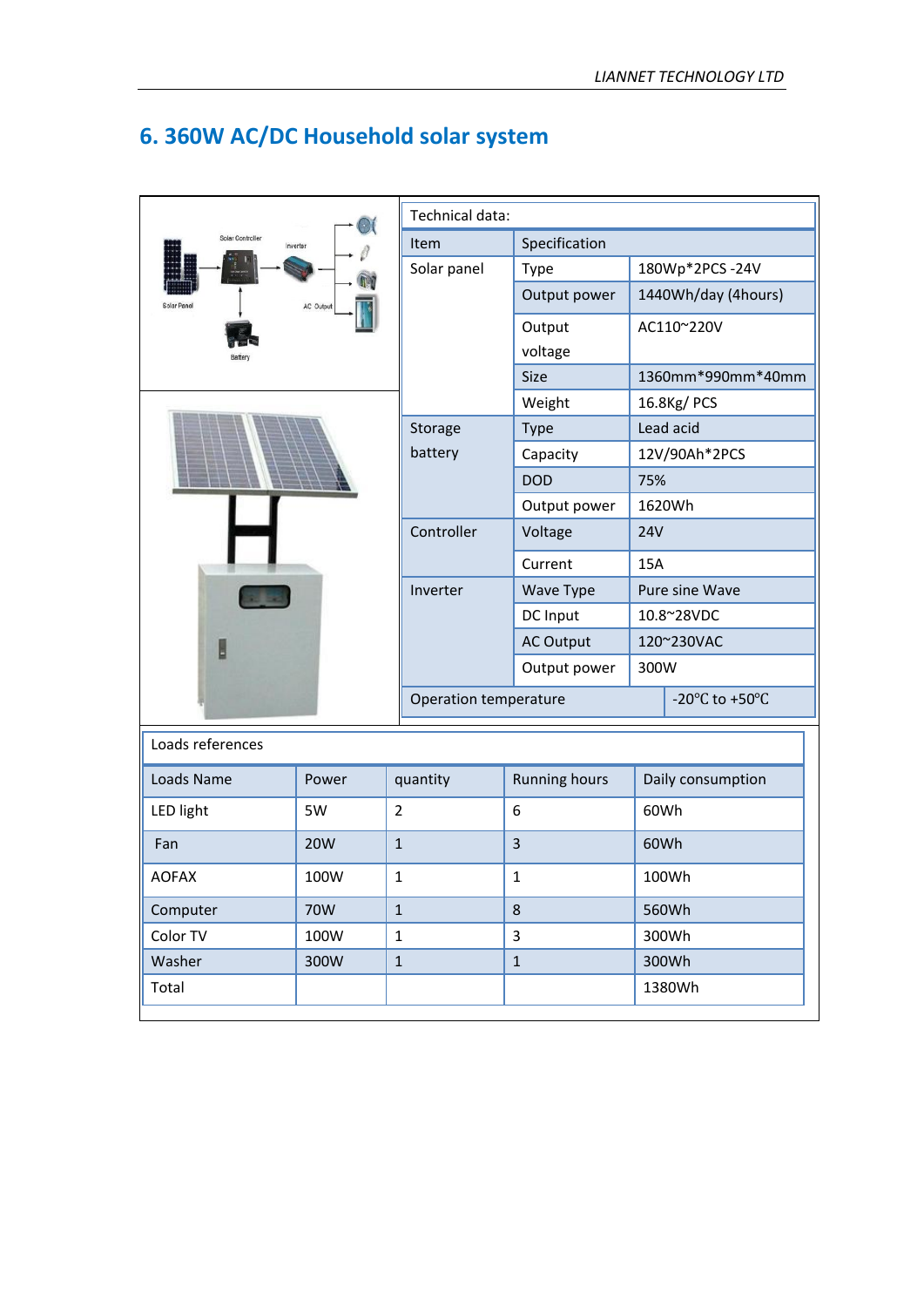# **7. 540W AC/DC Household solar system**

| PV module                                 |          | computer             |
|-------------------------------------------|----------|----------------------|
| Controller<br>$\overline{D} \overline{C}$ | E<br>AC  | TV<br>sca-           |
| Battery                                   | Inverter | lamp<br>Refrigerator |



| Technical data:       |                   |                                                      |  |  |  |  |  |
|-----------------------|-------------------|------------------------------------------------------|--|--|--|--|--|
| Item                  | Specification     |                                                      |  |  |  |  |  |
| Solar panel           | Parameter         | 180Wp-24V*3PCS                                       |  |  |  |  |  |
|                       | Output power      | 1620W/Day (4hours)                                   |  |  |  |  |  |
|                       | Output<br>voltage | AC110~220V                                           |  |  |  |  |  |
|                       | Size              | 1360mm*990mm*40mm                                    |  |  |  |  |  |
|                       | Weight            | 16.8Kg/PCS                                           |  |  |  |  |  |
| Storage               | <b>Type</b>       | Lead acid                                            |  |  |  |  |  |
| battery               | Capacity          | 12V/100Ah*2pcs                                       |  |  |  |  |  |
|                       | <b>DOD</b>        | 75%                                                  |  |  |  |  |  |
|                       | Output power      | 1800Wh                                               |  |  |  |  |  |
| Controller            | Voltage           | <b>24V</b>                                           |  |  |  |  |  |
|                       | Current           | 20A                                                  |  |  |  |  |  |
| Inverter              | Wave Type         | <b>Pure sine Wave</b>                                |  |  |  |  |  |
|                       | DC Input          | 10.8~28VDC                                           |  |  |  |  |  |
|                       | <b>AC Output</b>  | 120~230VAC                                           |  |  |  |  |  |
|                       | Output power      | 600W                                                 |  |  |  |  |  |
| Operation temperature |                   | -20 $\mathrm{^{\circ}C}$ to +50 $\mathrm{^{\circ}C}$ |  |  |  |  |  |
|                       |                   |                                                      |  |  |  |  |  |

| Loads references |                 |              |                      |                   |  |
|------------------|-----------------|--------------|----------------------|-------------------|--|
| Loads Name       | Power           | quantity     | <b>Running hours</b> | Daily consumption |  |
| LED light        | 5W              | 4            | 6                    | 120Wh             |  |
| Fan              | 20 <sub>W</sub> | 3            | 3                    | 180Wh             |  |
| <b>AOFAX</b>     | 100W            | 1            | $\overline{2}$       | 200Wh             |  |
| Computer         | 70W             | $\mathbf{1}$ | 6                    | 420Wh             |  |
| Color TV         | 100W            | 1            | 3                    | 300Wh             |  |
| Washer           | 300W            | $\mathbf{1}$ | 1                    | 300Wh             |  |
| Total            |                 |              |                      | 1520Wh            |  |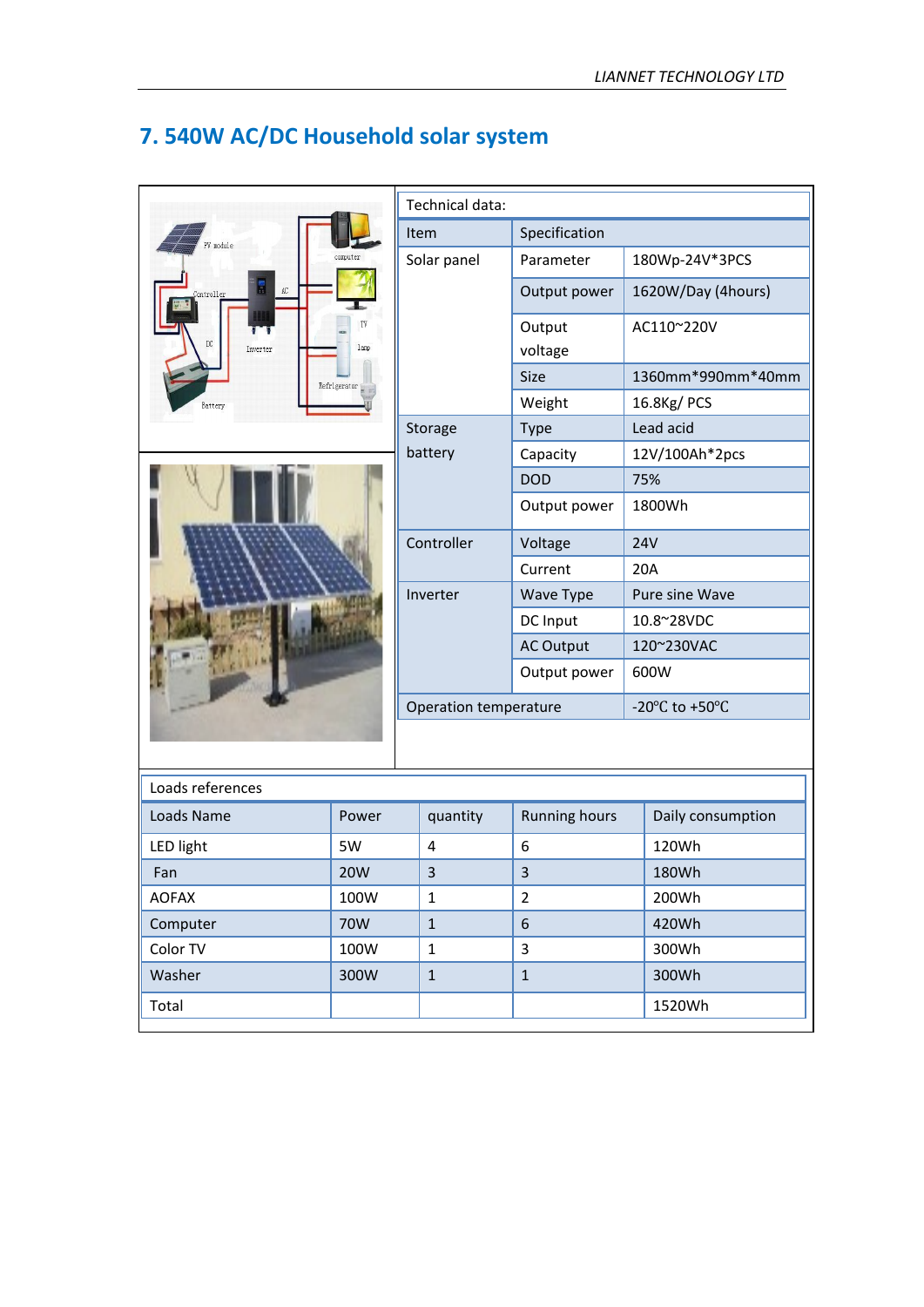|                      |            | Technical data: |                       |                |                      |                                                      |
|----------------------|------------|-----------------|-----------------------|----------------|----------------------|------------------------------------------------------|
|                      |            |                 | Item                  |                | Specification        |                                                      |
| PV module            |            |                 | Solar panel           |                | <b>Type</b>          | 245Wp*4PCS 36V                                       |
|                      |            |                 |                       |                | Output               | 3920Wh/day(4hours)                                   |
| controller           |            |                 |                       |                | power                |                                                      |
|                      |            |                 |                       | Output         | AC110~220V           |                                                      |
| Invert er<br>AC load |            |                 |                       |                | voltage              |                                                      |
| fattery              |            |                 |                       |                | <b>Size</b>          | 1610mm*992mm*45mm                                    |
|                      |            |                 |                       |                | Weight               | 24Kg/PCS                                             |
|                      |            |                 | Storage               |                | <b>Type</b>          | Lead acid                                            |
|                      |            |                 | battery               |                | Capacity             | 12V/250Ah*2PCS                                       |
|                      |            |                 |                       |                | <b>DOD</b>           | 75%                                                  |
|                      |            |                 |                       |                | Output               | 4500Wh                                               |
| 99 o n               |            |                 |                       |                | power                |                                                      |
|                      |            |                 | Controller            |                | Voltage              | <b>24V</b>                                           |
|                      |            |                 |                       |                | Current              | 40A                                                  |
|                      |            |                 | Inverter              |                | Wave Type            | Pure sine Wave                                       |
|                      |            |                 |                       |                | DC Input             | 10.8~28VDC                                           |
|                      |            |                 |                       |                | <b>AC Output</b>     | 120~230VAC                                           |
|                      |            |                 |                       |                | Output               | 1000W                                                |
|                      |            |                 |                       |                | power                |                                                      |
|                      |            |                 | Operation temperature |                |                      | -20 $\mathrm{^{\circ}C}$ to +50 $\mathrm{^{\circ}C}$ |
|                      |            |                 |                       |                |                      |                                                      |
| Loads references     |            |                 |                       |                |                      |                                                      |
| Loads Name           | Power      |                 | quantity              |                | <b>Running hours</b> | Daily consumption                                    |
| <b>LED light</b>     | 5W         | 6               |                       | 8              |                      | 240Wh                                                |
| Fan                  | <b>20W</b> | $\overline{4}$  |                       | 6              |                      | 480Wh                                                |
| <b>AOFAX</b>         | 100W       | $\mathbf{1}$    |                       | $\overline{2}$ |                      | 200Wh                                                |
| Computer             | 70W        | $\overline{2}$  |                       | 8              |                      | 1120Wh                                               |
| Color TV             | 100W       | $\overline{2}$  |                       | $\mathbf{3}$   |                      | 600Wh                                                |
| Washer               | 300W       | $1\,$           |                       | $\mathbf{1}$   |                      | 300Wh                                                |
| Water pump           | 400W       | $\mathbf{1}$    |                       | $\mathbf{1}$   |                      | 400Wh                                                |
| Printer              | 250W       | $1\,$           |                       | $\overline{2}$ |                      | 500Wh                                                |
| Total                |            |                 |                       |                |                      | 3840Wh                                               |

#### **8. 980W AC/DC Household solar system**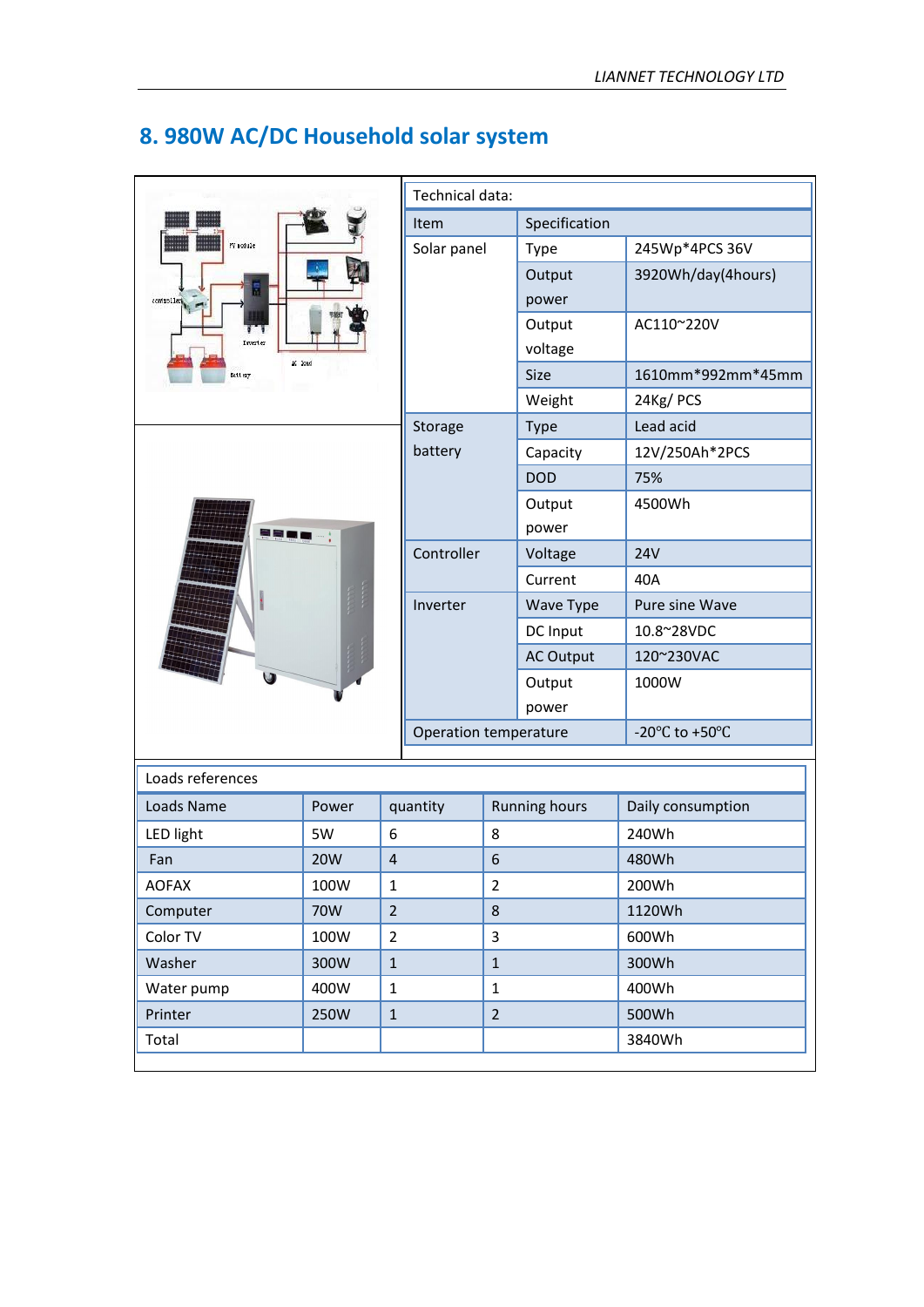| SOLAR PANEL                                      |       |                       | Technical data: |                      |                                      |  |  |
|--------------------------------------------------|-------|-----------------------|-----------------|----------------------|--------------------------------------|--|--|
|                                                  | $-8$  | Item                  |                 | Specification        |                                      |  |  |
|                                                  |       | Solar panel           |                 | Type                 | 245Wp*9PCS 36V                       |  |  |
| CONTROLLA<br>DC Load<br>REFRIGARATOR<br>Inverter |       |                       |                 | Output               | 8820Wh/day(4hours)                   |  |  |
|                                                  |       |                       |                 | power                |                                      |  |  |
|                                                  |       |                       |                 | Output               | AC110~220V                           |  |  |
| AC Load                                          |       |                       |                 | voltage              |                                      |  |  |
|                                                  |       |                       |                 | Size                 | 1610mm*992mm*45mm                    |  |  |
|                                                  |       |                       |                 | Weight               | 24Kg/PCS                             |  |  |
|                                                  |       | Storage               |                 | Type                 | Lead acid                            |  |  |
|                                                  |       | battery               |                 | Capacity             | 2V/250Ah*24PCS                       |  |  |
|                                                  |       |                       |                 | <b>DOD</b>           | 75%                                  |  |  |
|                                                  |       |                       |                 | Output               | 9000Wh                               |  |  |
|                                                  |       |                       |                 | power                |                                      |  |  |
|                                                  |       | Controller            |                 | Voltage              | 48V                                  |  |  |
|                                                  |       |                       |                 | Current              | 40A                                  |  |  |
|                                                  |       | Inverter              |                 | Wave Type            | Pure sine Wave                       |  |  |
|                                                  |       |                       |                 | DC Input             | 10.8~28VDC                           |  |  |
|                                                  |       |                       |                 | <b>AC Output</b>     | 120~230VAC                           |  |  |
|                                                  |       |                       |                 | Output               | 2500W                                |  |  |
|                                                  |       |                       |                 | power                |                                      |  |  |
|                                                  |       | Operation temperature |                 |                      | -20 $^{\circ}$ C to +50 $^{\circ}$ C |  |  |
| Loads references                                 |       |                       |                 |                      |                                      |  |  |
| <b>Loads Name</b>                                | Power | quantity              |                 | <b>Running hours</b> | Daily consumption                    |  |  |
| LED light                                        | 5W    | 6                     | 8               |                      | 240Wh                                |  |  |
| Air-condition                                    | 750W  | $\mathbf{1}$          | $\overline{4}$  |                      | 2250Wh                               |  |  |
| <b>AOFAX</b>                                     | 100W  | $\mathbf{1}$          | $\overline{2}$  |                      | 200Wh                                |  |  |
| Computer                                         | 70W   | $\overline{2}$        | 8               |                      | 1120Wh                               |  |  |
| Color TV                                         | 100W  | $\overline{2}$        | 3               |                      | 600Wh                                |  |  |
| Washer                                           | 300W  | $\mathbf{1}$          | $\overline{2}$  |                      | 600Wh                                |  |  |
| Water pump                                       | 400W  | $\mathbf{1}$          | $\mathbf{1}$    |                      | 400Wh                                |  |  |
| Printer                                          | 250W  | $\mathbf{1}$          | $\overline{2}$  |                      | 500Wh                                |  |  |
| Electric-cooker                                  | 700W  | $\mathbf{1}$          | $\overline{2}$  |                      | 1400Wh                               |  |  |
| Total                                            |       |                       |                 |                      | 8140Wh                               |  |  |

## **9. 2205W AC/DC Household solar system**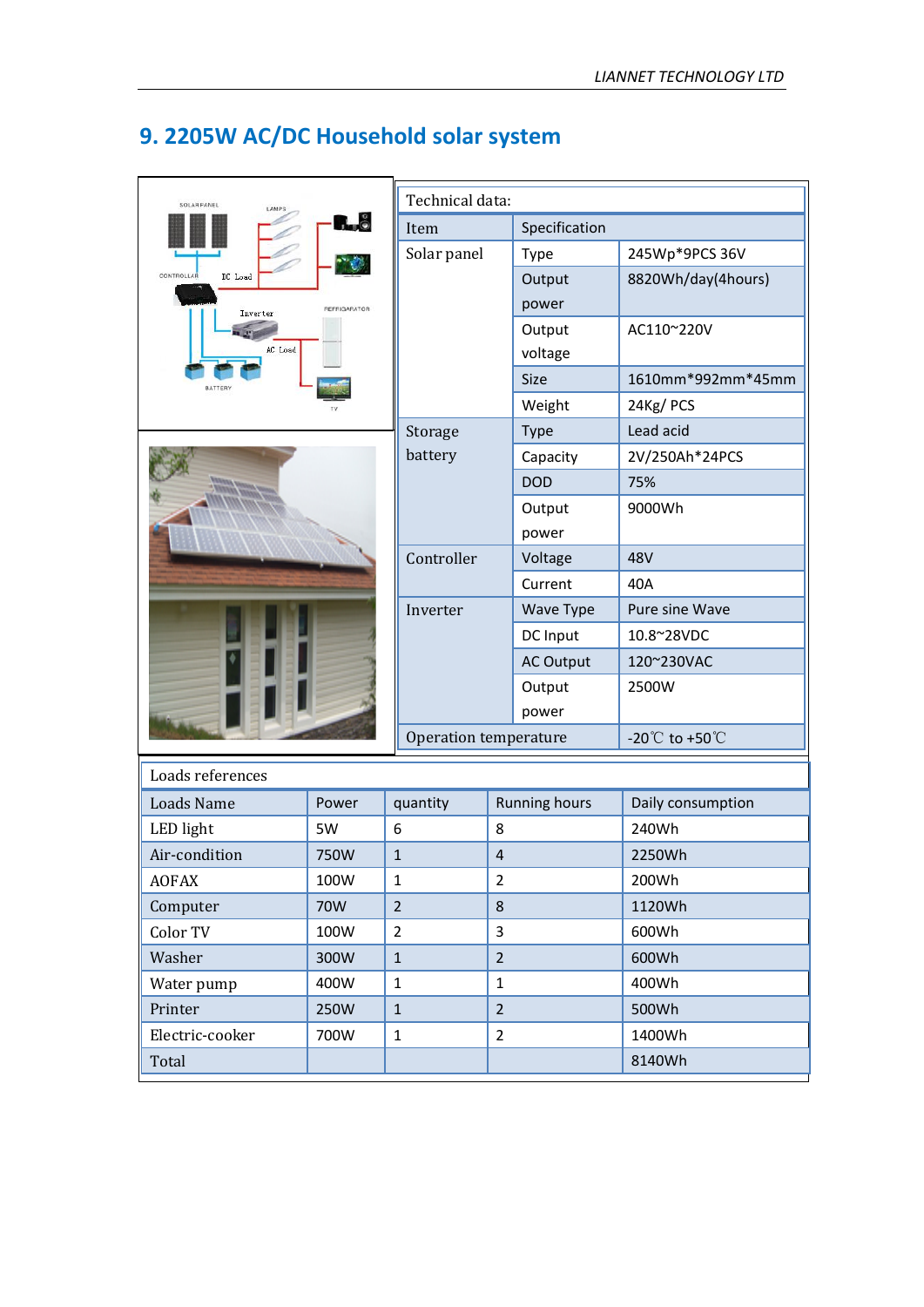| PV nodule<br>ň<br>controller |      |
|------------------------------|------|
| Invert er                    |      |
| AC load<br>fait ery          | 8811 |

## **10. 3430W AC Household solar system**



| Technical data:       |                   |                                  |  |  |  |
|-----------------------|-------------------|----------------------------------|--|--|--|
| Item                  | Specification     |                                  |  |  |  |
| Solar panel           | <b>Type</b>       | 245Wp*14PCS-36V                  |  |  |  |
|                       | Output power      | 13.72KWh/day (4hours)            |  |  |  |
|                       | Output<br>voltage | AC110~220V                       |  |  |  |
|                       | <b>Size</b>       | 1610mm*992mm*45mm                |  |  |  |
|                       | Weight            | 24Kg/PCS                         |  |  |  |
| Storage               | <b>Type</b>       | Lead acid                        |  |  |  |
| battery               | Capacity          | 2V/400Ah*24PCS                   |  |  |  |
|                       | <b>DOD</b>        | 75%                              |  |  |  |
|                       | Output power      | 14400Wh                          |  |  |  |
| Controller            | Voltage           | 48V                              |  |  |  |
|                       | Current           | 60A                              |  |  |  |
| Inverter              | Wave Type         | Pure sine Wave                   |  |  |  |
|                       | DC Input          | 10.8~28VDC                       |  |  |  |
|                       | <b>AC Output</b>  | 120~230VAC                       |  |  |  |
|                       | Output power      | 3500W                            |  |  |  |
| Operation temperature |                   | -20 $\degree$ to +50 $\degree$ C |  |  |  |

| Loads references |       |                |                      |                   |  |  |
|------------------|-------|----------------|----------------------|-------------------|--|--|
| Loads Name       | Power | quantity       | <b>Running hours</b> | Daily consumption |  |  |
| LED light        | 5W    | 6              | 8                    | 240Wh             |  |  |
| Air-condition    | 800W  | 1              | $\overline{4}$       | 3200Wh            |  |  |
| <b>AOFAX</b>     | 100W  | 1              | $\overline{2}$       | 200Wh             |  |  |
| Computer         | 70W   | $\overline{2}$ | 10                   | 1400Wh            |  |  |
| Color TV         | 100W  | $\overline{2}$ | 8                    | 1600Wh            |  |  |
| Washer           | 300W  | $\mathbf{1}$   | $\mathbf{1}$         | 300Wh             |  |  |
| Water pump       | 400W  | 1              | 3                    | 1200Wh            |  |  |
| Printer          | 250W  | $\mathbf{1}$   | $\overline{2}$       | 500Wh             |  |  |
| Microwaye oven   | 1000W | 1              | $\mathbf{1}$         | 1000Wh            |  |  |
| Electric cooker  | 700W  | 1              | $\overline{4}$       | 2800Wh            |  |  |
| Total            |       |                |                      | 12240Wh           |  |  |